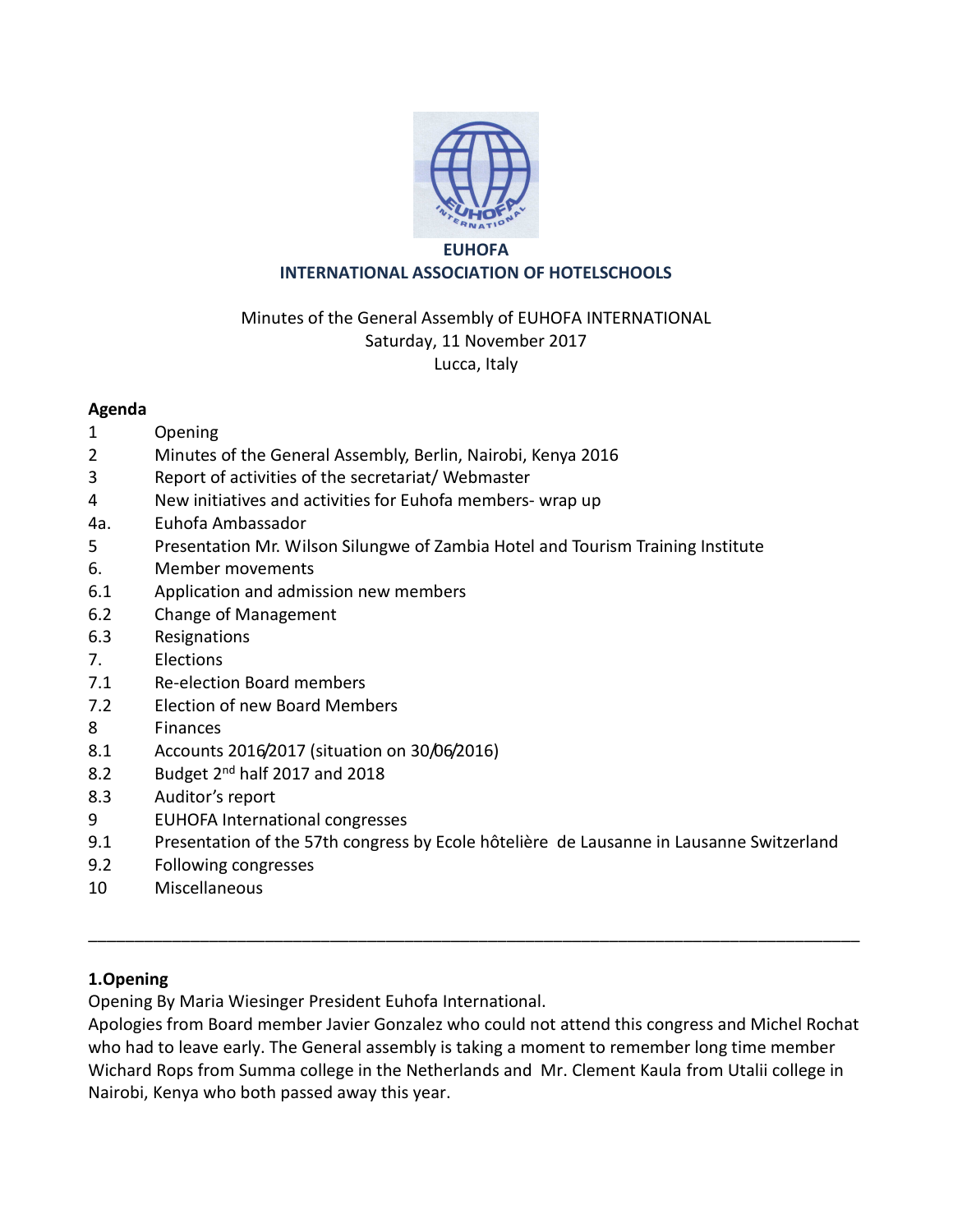Secretary General Mrs. Jacqueline van der Zwan and Mrs. Gemma Gieselaar of the secretariat in The Hague are thanked for all the work they do for Euhofa international and all the preparations for the General Assembly.

Jacqueline van der Zwan secretary General to Euhofa International will lead the agenda at this General Assembly.

**2.The minutes of the general assembly** from last December in Nairobi, Kenya is confirmed.

**3. Report of activities of the webmaster and Secretariat**: Many thanks to Gemma Gieselaar who took care of all correspondence and papers for the Board and General assembly and also to Hans de Vries for upkeep of the Euhofa International website. The report of all the activities will be added to the Euhofa website.

# **4. New initiatives and activities for Euhofa members**

Members are reminded of the Euhofa benefits. Unfortunately up til now none of the schools took advantage of the book offers by E-hotelier and discounts at Hosco. The Board points out that the book offers are still available and additionally an amount of 2000 Euro for schools that are planning interschool collaborations or student exchanges.

Survey : A survey was made by Peter Jones and participants were asked to fill it out before the end of the congress. After the congress the survey will remain open for an additional 10 days. A summary report will be made of the results and will be added to the Euhofa website.

## **4a. Presentation of the activities of the Euhofa Ambassador**

Euhofa Ambassador Mr. Sam Salvisburg traveled in Switzerland and visited in May 2017 Directeur général Yves Defalque of Vatel, International Business School, Hotel & Tourism Management in Martigny. Four new Swiss schools became member. Sam also went to France and visited Karim Zatar at Ecole hôtelière Savoie Léma in Thonon-les-Bains. In September 2017 he visited Norvegian School of Hotel Management at Stavanger University and met with Head of the department Johan R. Edelheim. Next he visited Elin Bolann, Programme Director Hotel Management at Kristiania University College in Oslo and his last visit was to Innland Norway University of Applied Sciences in Lillehamer where he met with Even Tjorve, Professor of the department of Tourism. Sam will visit Sweden next year.

### **5. Presentation Mr. Wilson Silungwe** of Zambia Hotel and Tourism Training Institute

Unfortunately Mr. Wilson Silungwe could not attend the congress because of last minute visa problems. A digital presentation of his exchange project with a school in Seychelles will be put onto the Euhofa website.

### **6. Member movements**

See appendix

# **7. Elections**

Henn Valimae wil no longer be able to be Board member of Euhofa International. Mrs. Jacqueline vd. Zwan gave a short speech thanking Henn on behalf of the Board for all efforts he has put into Euhofa. Members have good memories of the very successful 50<sup>th</sup> congress in Estonia! In his speech Henn